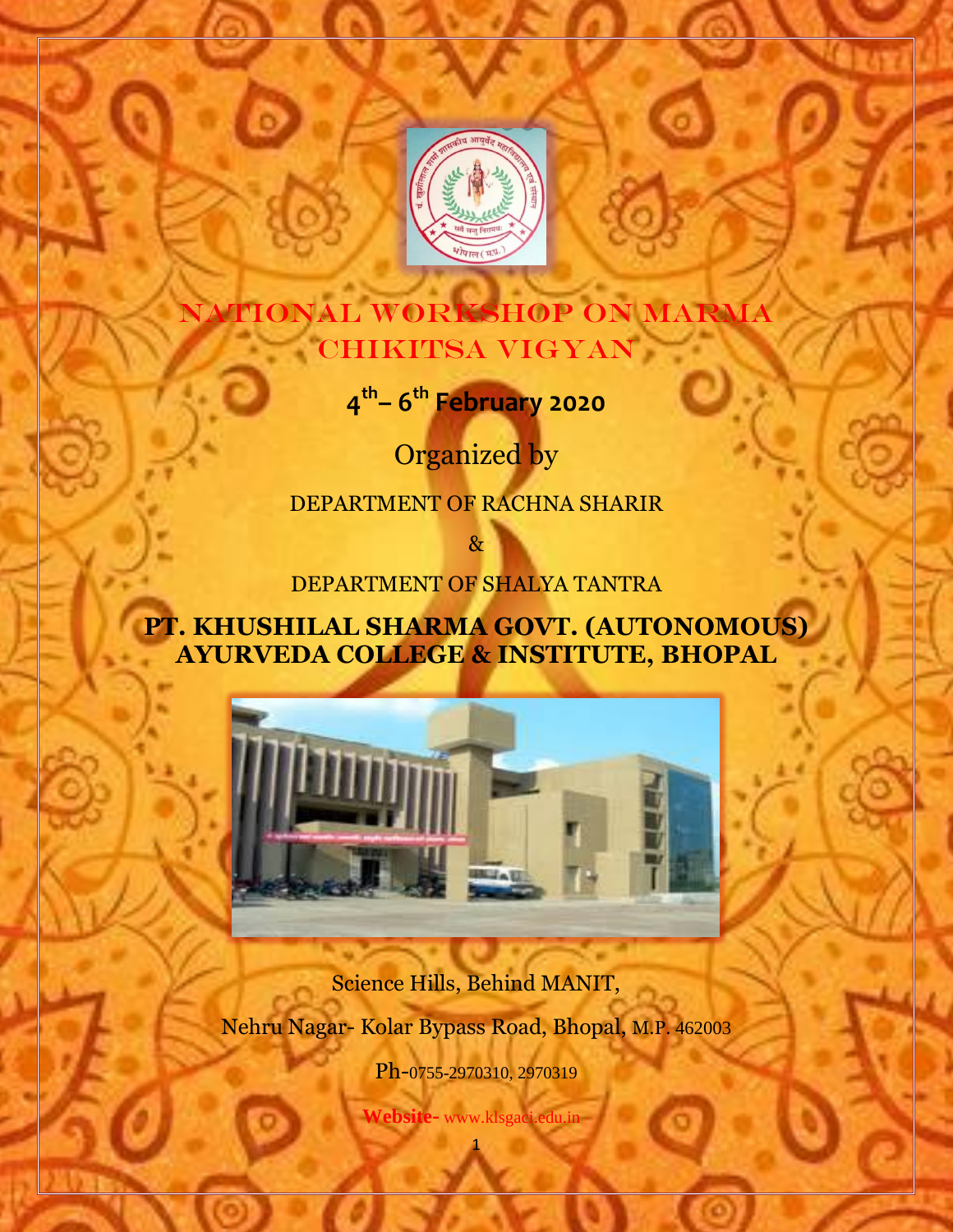#### **MARMA CHIKITSA**

Ayurveda, 'the science of life' has been the backbone of the health care system of the society since ages of evolution. Eternity of the basic principles of ayurveda reinforces the supremacy of ayurveda in the present era.

One such principle is Marma Vigyan , mentioned by Acharya Sushruta. Marmas are the vulnerable sites in human body,often regarded as 'seat of prana'. They are deep seated vital physio-anatomical structures needed to be protected from any trauma or injury.

Though the ancient texts have discussed marmas as sites of injury, marma chikitsa provides an alternate view to visualize these marma points in terms of clinical interventions. Marma therapy emphasizes on the identification of marma sites and their stimulation for the structural and functional healing of the body.

### **ABOUT THE INSTITUTE**

Pt. Khushilal Sharma Govt.(Autonomous) Ayurveda College & Institute has established by Government of Madhya Pradesh in 1995 in the name of late Pt. Khushilal Sharma, a renowned Ayurvedic physician and father of the Hon. Former President of India late Dr. Shankardayal Sharma. It is a premier institute proficiently recognized as 'centre of excellence' located in Bhopal, 'the city of lakes. The institute is spread over 50 acres of verdant plateau in a lush green campus.

The hospital has one of the finest and highly equipped infrastructure to ensure best healthcare facilities. We have 150 bedded hospital with fully functional OPD and IPD wings, separate male and female general wards in addition to private wards.

On academic front, institute is running with undergraduate course viz. BAMS with 75 admission capacity and 46 seats for postgraduate course in 9 subjects. Besides this, the paramedical courses viz. D.Pharma(Ayu.) and Panchkarma Technician course are also running in the institute.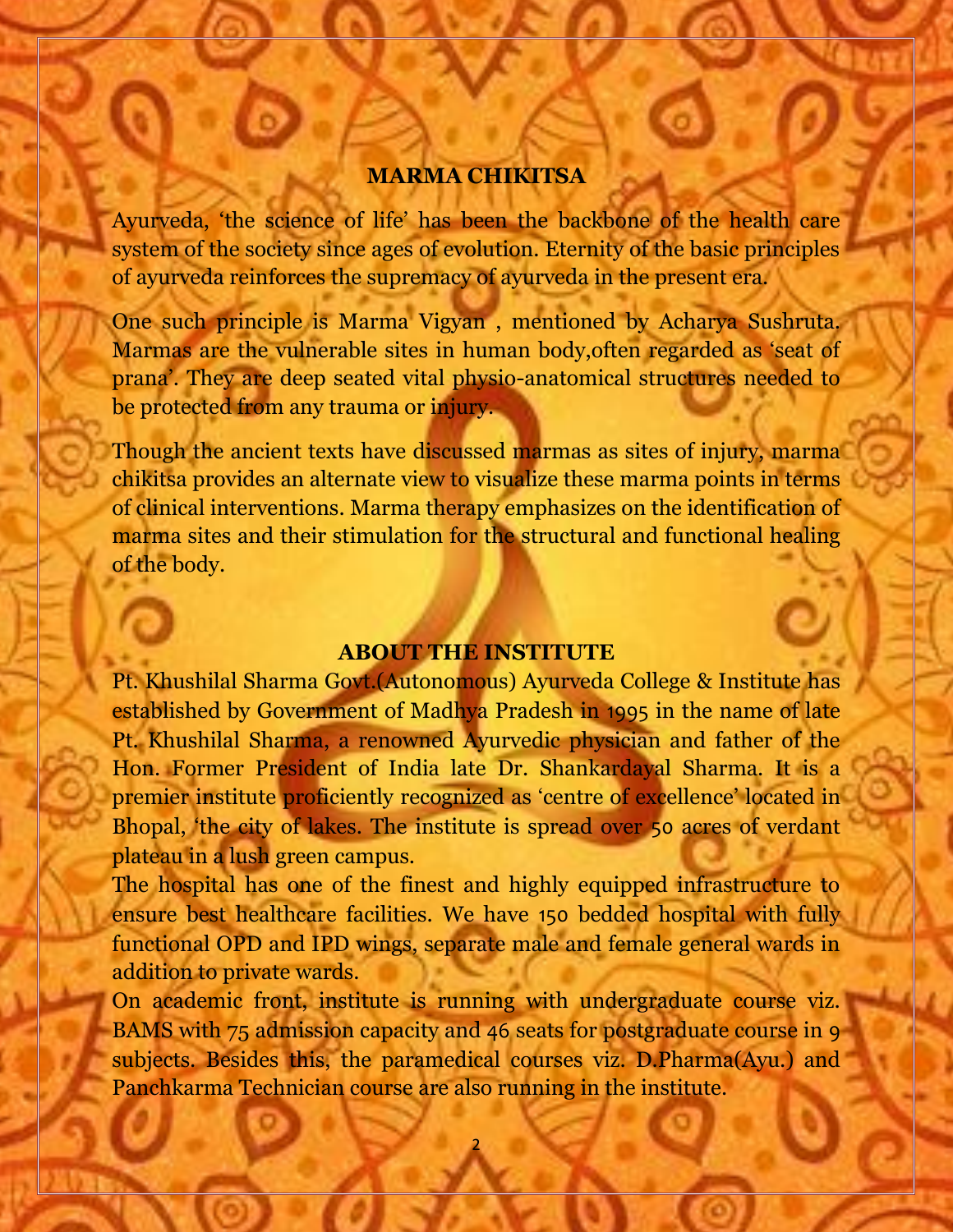

# **ABOUT WORKSHOP**

The proposed workshop aims to provide an interactive approach to enhanced understanding of Marma Vigyan and its practical applicability in therapeutic procedures.

# **Key highlights:**

- Practical hands on training cum workshop
- Live demonstration of marma chikitsa on subjects/patients by
- renowned experts(subject to availability at the time of workshop)
- Case study reports of marma chikitsa on various disorders
- Practical training session for participants
- Question answer session with experts

# **Registration Details**

- **Eligibility:** Interns, PG Scholars , Teachers & Medical Officers.
- **Limited registration:** No. of seats-60(first come first serve basis)
- **Fee:** Rs.1500 \* (Fee includes working lunch and tea, without accommodation)
- **Last date for registration: 31<sup>st</sup> January 20**
- **Registration forms will not be accepted without proof of submission of registration fee.**

## **Bank Details:**

| <b>Bank Name:</b>    | <b>IDBI</b> Bank                                        |
|----------------------|---------------------------------------------------------|
| <b>Branch Name:</b>  | Kolar road, bhopal                                      |
| <b>Account No.:</b>  | 1098104000084057                                        |
| <b>Account Name:</b> | Principle, Pt. Khushilal Govt. Ayurveda College, Bhopal |
| <b>IFSC Code:</b>    | <b>IBKL0001098</b>                                      |

Send copy of filled registration form on: marmaworkshopkls2020@gmail.com

3